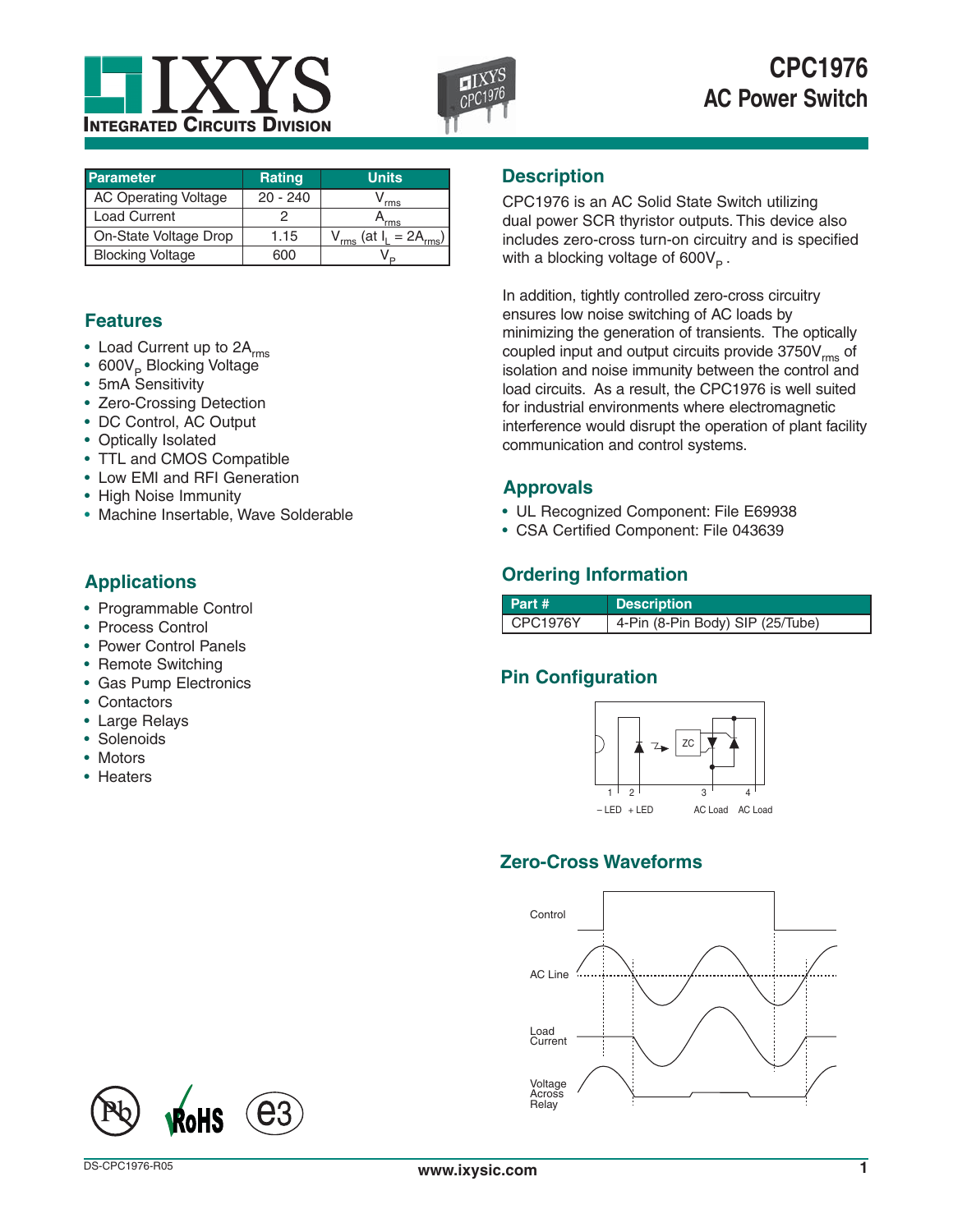

# **Absolute Maximum Ratings @ 25ºC**

| Parameter                                         | <b>Ratings</b>  | <b>Units</b>     |
|---------------------------------------------------|-----------------|------------------|
| Blocking Voltage (V <sub>DRM</sub> )              | 600             | $V_{\mathsf{P}}$ |
| Reverse Input Voltage                             | 5               | V                |
| Input Control Current                             | 50              | mA               |
| Peak (10ms)                                       |                 | A                |
| Input Power Dissipation <sup>1</sup>              | 150             | mW               |
| Total Power Dissipation <sup>2</sup>              | 2400            | mW               |
| Isolation Voltage, Input to Output                | 3750            | V<br>rms         |
| ESD, Human Body Model                             | 4               | kV               |
| i <sup>2</sup> t for Fusing (1/2 Sine Wave, 50Hz) | 8               | $A^2s$           |
| <b>Operational Temperature</b>                    | $-40$ to $+85$  | $^{\circ}C$      |
| Storage Temperature                               | $-40$ to $+125$ | °C               |

*Absolute Maximum Ratings are stress ratings. Stresses in excess of these ratings can cause permanent damage to the device. Functional operation of the device at conditions beyond those indicated in the operational sections of this data sheet is not implied.*

1 Derate linearly 1.33 mW / ºC

2 Derate linearly 20 mW / ºC

# **Electrical Characteristics @ 25ºC**

| <b>Parameters</b>                       | <b>Conditions</b>          | <b>Symbol</b>   | <b>Min</b>     | <b>Typ</b>               | <b>Max</b> | <b>Units</b> |
|-----------------------------------------|----------------------------|-----------------|----------------|--------------------------|------------|--------------|
| <b>Output Characteristics</b>           |                            |                 |                |                          |            |              |
| Load Current, Continuous                | $V_{1} = 120 - 240V_{rms}$ |                 | 0.070          | ٠                        | 2          | $A_{rms}$    |
| Maximum Surge Current                   | $t \leq 16 \text{ms}$      | <sup>I</sup> PK | ٠              | ٠                        | 20         | A            |
| Off State Leakage Current               | $V_{DRM}$                  | LEAK            | ٠              | $\overline{a}$           | 10         | μA           |
| On-State Voltage Drop                   | $-2Ap$                     |                 | ä,             | 1.1                      | 1.25       | $V_{p}$      |
| <b>Critical Rate of Rise</b>            | $\blacksquare$             | dv/dt           | 1000           | 1200                     | ä,         | $V/\mu s$    |
| <b>Switching Speeds</b>                 |                            |                 |                |                          |            |              |
| Turn-on                                 | $IF = 5 mA$                | $t_{on}$        | ٠              | ٠                        | 0.5        | cycles       |
| Turn-off                                |                            | $t_{\rm off}$   | ÷.             | $\overline{a}$           | 0.5        | cycles       |
| Zero-Cross Turn-On Voltage <sup>1</sup> | 1st half-cycle             | ٠               | ٠              | $\overline{7}$           | 20         | $\vee$       |
|                                         | Subsequent half-cycle      | ٠               | ٠              | $\blacksquare$           | 5          | $\vee$       |
| <b>Holding Current</b>                  |                            | ŀн              | ٠              | ٠                        | 75         | mA           |
| <b>Latching Current</b>                 | ä,                         |                 |                | $\blacksquare$           | 100        | mA           |
| <b>Operating Frequency</b>              | ٠                          |                 | 20             | ٠                        | 500        | Hz           |
| Load Power Factor for                   |                            |                 |                |                          |            |              |
| Guaranteed Turn-On <sup>2</sup>         | 60Hz                       | PF              | 0.25           |                          |            |              |
| <b>Input Characteristics</b>            |                            |                 |                |                          |            |              |
| Input Control Current to Activate 3     | 60Hz                       | ΙF              | ä,             |                          | 5          | mA           |
| Input Drop-out Voltage                  | ٠                          | ٠               | 0.8            | $\overline{\phantom{a}}$ |            | V            |
| Input Voltage Drop                      | $E = 5mA$                  | $V_F$           | 0.9            | 1.2                      | 1.4        | V            |
| Reverse Input Current                   | $V_{\rm p} = 5V$           | ΙŖ              | $\overline{a}$ | ä,                       | 10         | μA           |
| <b>Common Characteristics</b>           |                            |                 |                |                          |            |              |
| Input to Output Capacitance             | ٠                          | $C_{1/2}$       |                |                          | 3          | pF           |

<sup>1</sup> Zero Cross 1st half-cycle @ <100Hz.<br><sup>2</sup> Snubber circuits may be required at low power factors.<br><sup>3</sup> For high-noise environments, or for high-frequency operation, use I<sub>F ≥</sub> 10mA.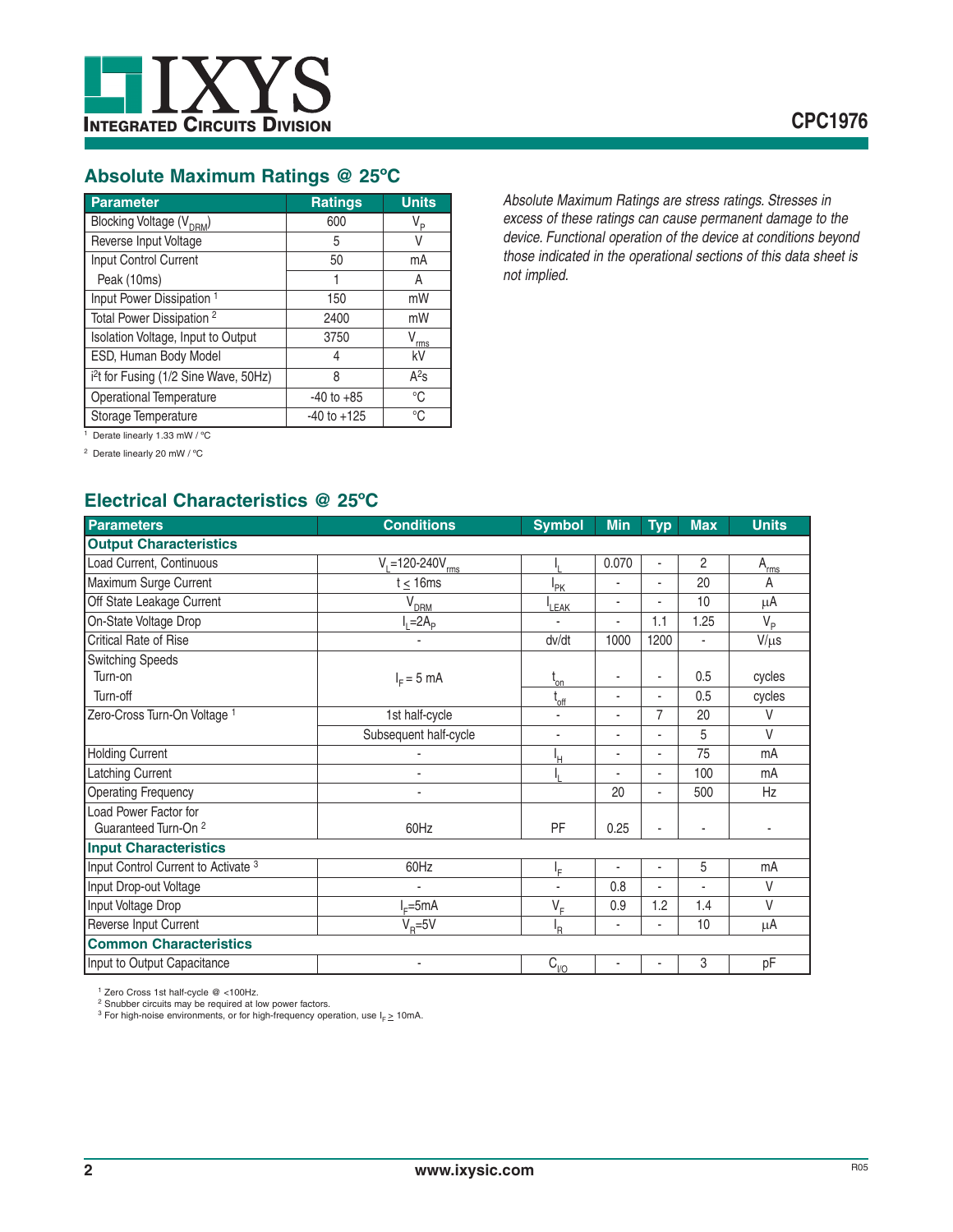

# **PERFORMANCE DATA @ 25ºC (Unless Otherwise Noted)\***



\* The Performance data shown in the graphs above is typical of device performance. For guaranteed parameters not indicated in the written specifications, please contact our application department.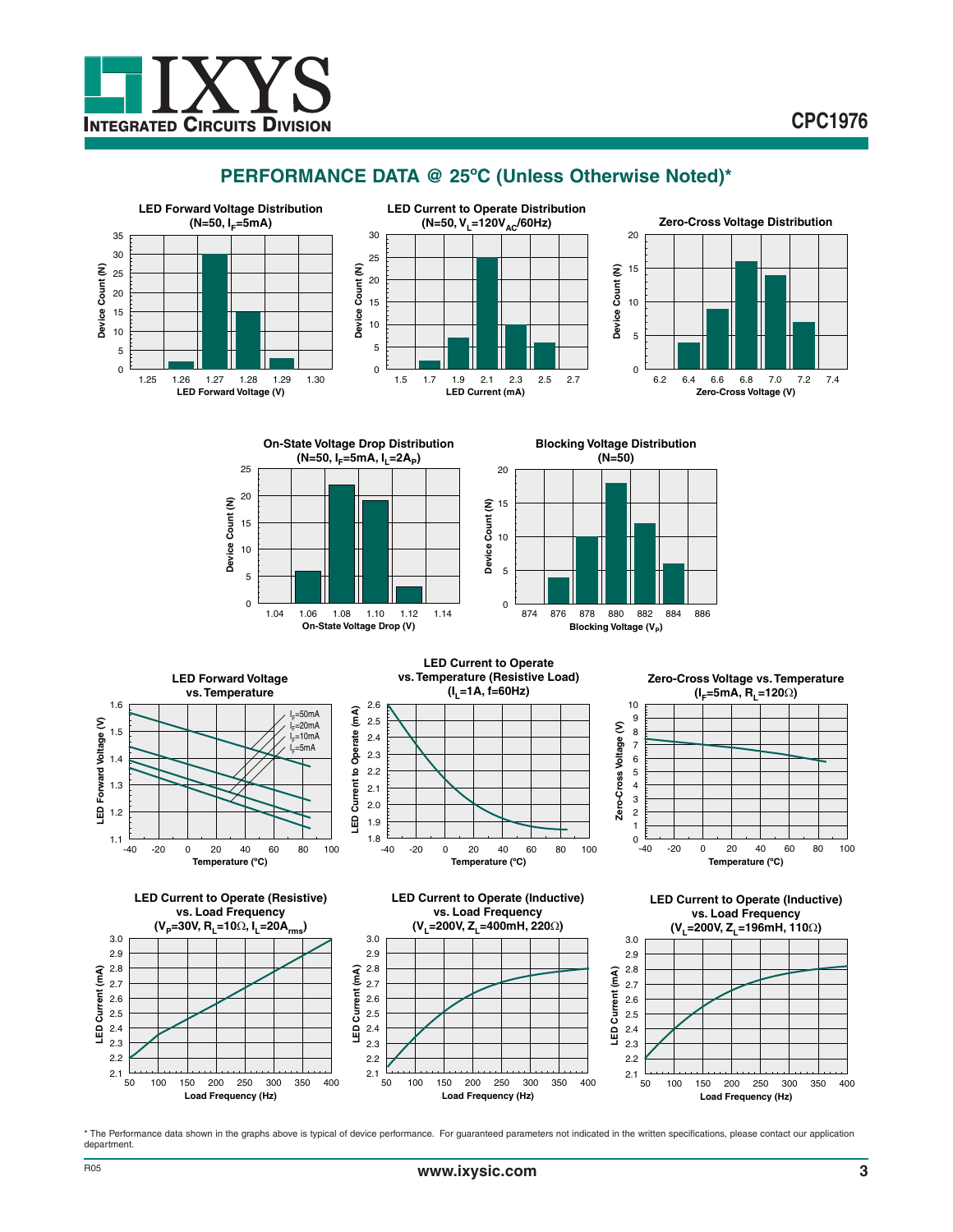

# **CPC1976**

# **PERFORMANCE DATA @ 25ºC (Unless Otherwise Noted)\***















**Maximum Non-Repetitive Surge Current** (Values Apply to T<sub>J</sub>=50°C Before Surge)



\* The Performance data shown in the graphs above is typical of device performance. For guaranteed parameters not indicated in the written specifications, please contact our application department.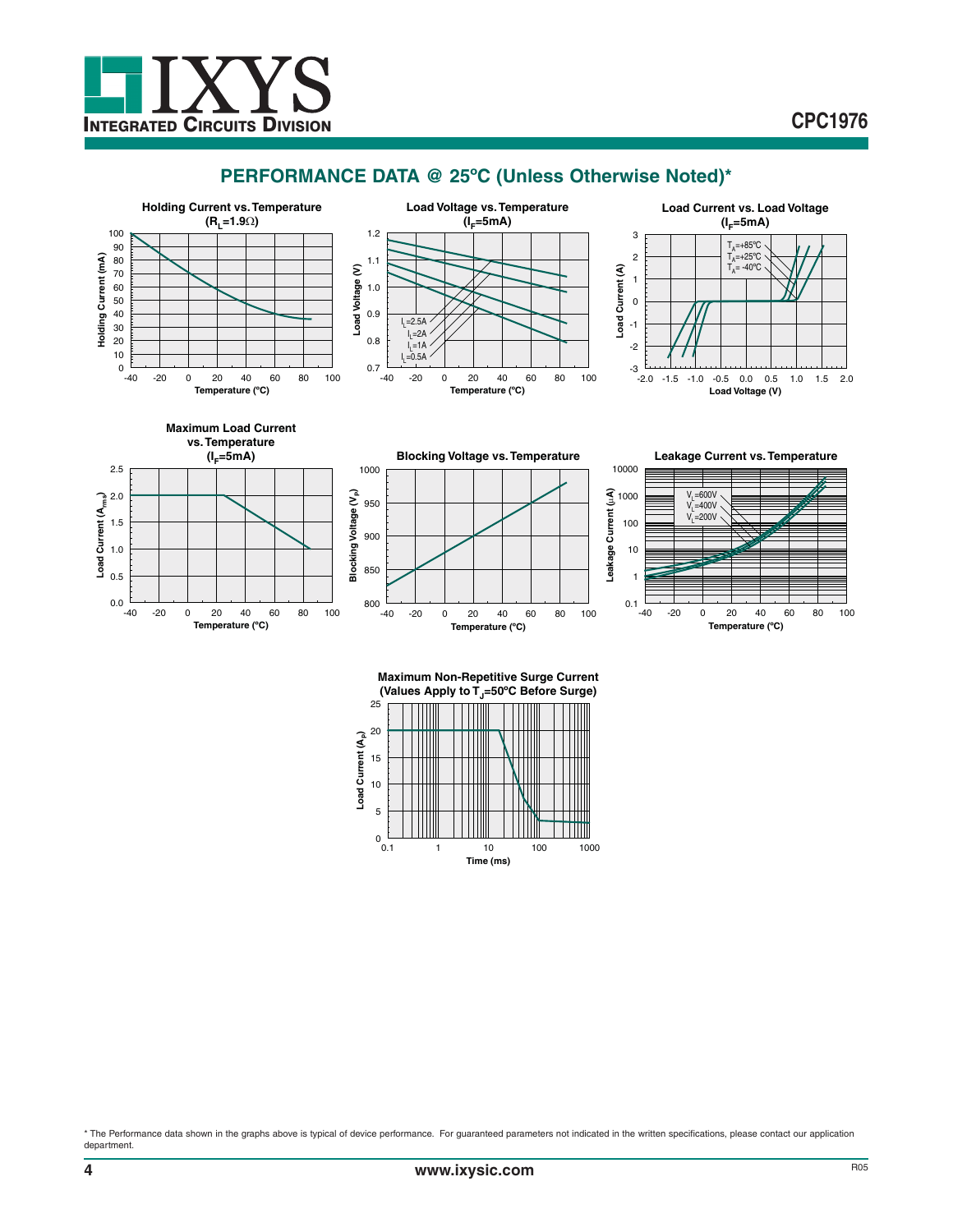

# **Manufacturing Information**

## **Moisture Sensitivity**

All plastic encapsulated semiconductor packages are susceptible to moisture ingression. IXYS Integrated Circuits Division classified all of its plastic encapsulated devices for moisture sensitivity according to the latest version of the joint industry standard, **IPC/JEDEC J-STD-020**, in force at the time of product evaluation. We test all of our products to the maximum conditions set forth in the standard, and guarantee proper operation of our devices when handled according to the limitations and information in that standard as well as to any limitations set forth in the information or standards referenced below.

Failure to adhere to the warnings or limitations as established by the listed specifications could result in reduced product performance, reduction of operable life, and/or reduction of overall reliability.

This product carries a **Moisture Sensitivity Level (MSL) rating** as shown below, and should be handled according to the requirements of the latest version of the joint industry standard **IPC/JEDEC J-STD-033**.

| <b>Device</b> | <b>Moisture Sensitivity Level (MSL) Rating</b> |
|---------------|------------------------------------------------|
| CPC1976Y      | MSL                                            |

#### **ESD Sensitivity**



This product is **ESD Sensitive**, and should be handled according to the industry standard **JESD-625**.

## **Reflow Profile**

This product has a maximum body temperature and time rating as shown below. All other guidelines of **J-STD-020** must be observed.

| <b>Device</b>   | <b>Maximum Temperature x Time</b> |
|-----------------|-----------------------------------|
| <b>CPC1976Y</b> | 245°C for 30 seconds              |

### **Board Wash**

IXYS Integrated Circuits Division recommends the use of no-clean flux formulations. However, board washing to remove flux residue is acceptable. Since IXYS Integrated Circuits Division employs the use of silicone coating as an optical waveguide in many of its optically isolated products, the use of a short drying bake could be necessary if a wash is used after solder reflow processes. Chlorine- or Fluorine-based solvents or fluxes should not be used. Cleaning methods that employ ultrasonic energy should not be used.